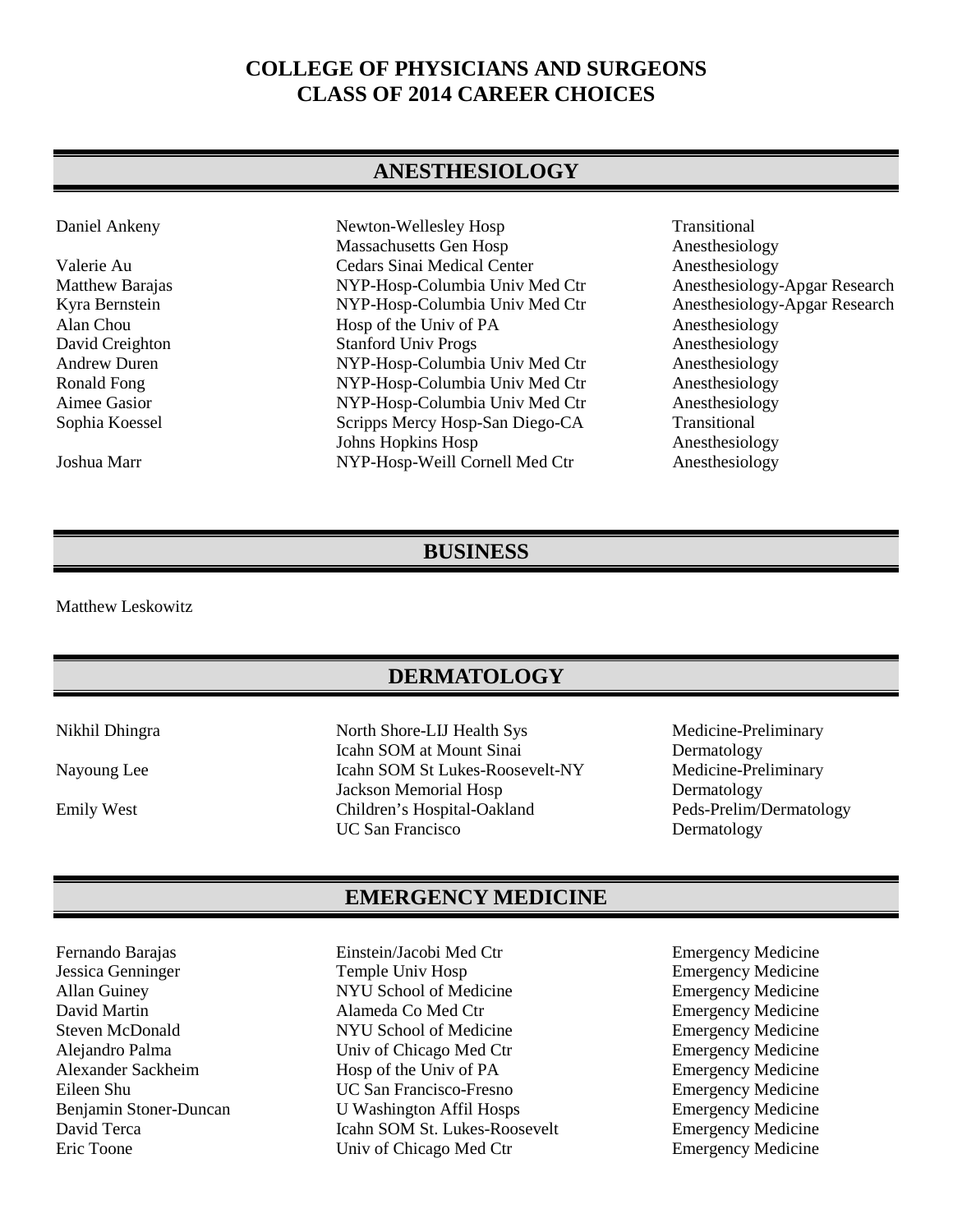## **EMERGENCY MEDICINE-FAMILY MEDICINE**

Marcus Davis Christiana Care-DE Emergency Medicine-Fam Med

### **FAMILY MEDICINE**

Andrew Gomez **IV** Washington Affil Hosps Family Medicine Rosa Mendoza **Rosa** Hosp of the Univ of PA Family Medicine Orlando Sola Institute for Family Health-Harlem-Mt. Sinai Family Medicine

## **INTERNAL MEDICINE**

Michael Ayers **Hosp of the Univ of PA** Internal Medicine

Susana Bejar NYU School of Medicine Internal Medicine Julia Blum **Brigham & Womens Hosp** Internal Medicine Eric Braunstein Icahn SOM at Mt. Sinai Internal Medicine Emily Case **Hosp of the Univ of PA** Internal Medicine Emilie Chan **Icahn SOM at Mount Sinai-NY** Internal Medicine Bethlehem Churnet NYU School Of Medicine Internal Medicine Margot Cohen NYP Hosp-Columbia Univ Med Ctr Internal Medicine Catherine DeVoe NYP Hosp-Columbia Univ Med Ctr Internal Medicine Rachel Easterwood NYP Hosp-Columbia Univ Med Ctr Internal Medicine Iheanacho Emeruwa NYP Hosp-Columbia Univ Med Ctr Internal Medicine Sasha Fahme NYP Hosp-Columbia Univ Med Ctr Internal Medicine Cecilia Fix NYP Hosp-Columbia Univ Med Ctr Internal Medicine Michael Healy **Internal Medicine** UC San Francisco **Internal Medicine** *Internal Medicine* Ah-Young Kim Cleveland Clinic Fdn Internal Medicine Monika Laszkowska NYP Hosp-Columbia Univ Med Ctr Internal Medicine John Lawrence Tulane University Internal Medicine Joshua Levine Northwestern McGaw Internal Medicine Darrick Li Massachusetts Gen Hosp Internal Medicine<br>
Amanda Lusa Internal Medicine<br>
Internal Medicine University of Virginia Internal Medicine Mahesh Madhavan NYP Hosp-Columbia Univ Med Ctr Internal Medicine Kumar Nair **NAIR Institute Cornell Med Ctr** Internal Medicine Ashley Pender **Northwestern McGaw** Internal Medicine Vina Pulido **Boston Univ Med Ctr** Internal Medicine Padma Rajagopal **III Started UPMC Medical Education** Internal Medicine<br>
Stewart Reed **Internal Medicine** Cedars-Sinai Medical Center **Internal Medicine** Cedars-Sinai Medical Center **Internal Medicine** Tony Ren **Indiana Univ Sch of Med** Internal Medicine Samantha Shapiro **Icahn SOM at Mt. Sinai** Internal Medicine Jacob Spinner NYU School of Medicine Internal Medicine Krista Suojanen **Vanderbilt Univ Med Ctr** Internal Medicine Deborah Theodore NYP Hosp-Columbia Univ Med Ctr Internal Medicine Paul Varano **Internal Medicine** UPMC Medical Education **Internal Medicine** Zhe Xu Duke Univ Med Ctr Internal Medicine Janie Yang **Icahn SOM at Mt. Sinai Internal Medicine** Elinor Zhou North Shore-LIJ Health Sys Internal Medicine

2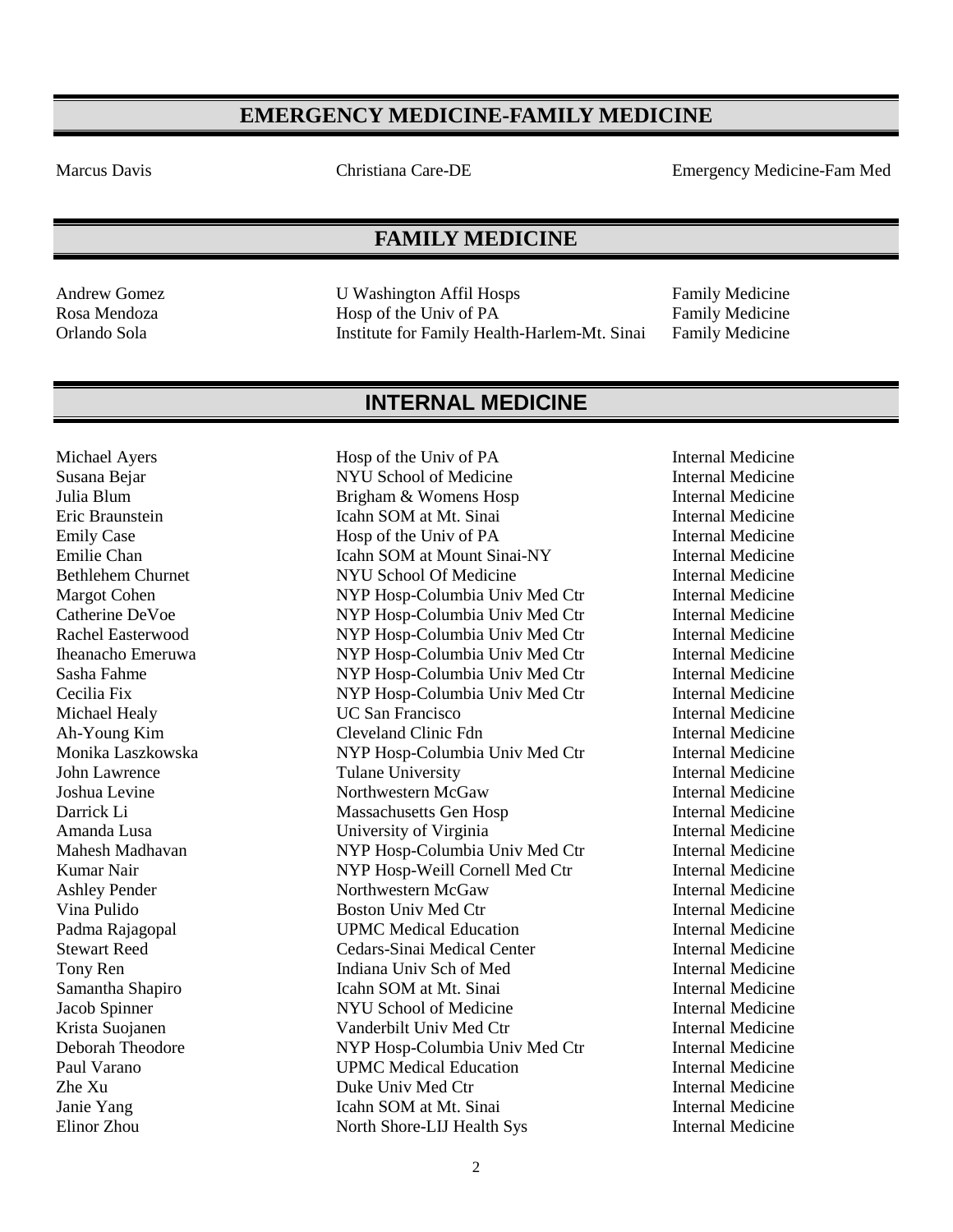# **MEDICINE – PRIMARY CARE**

Omoye Imoisili Yale-New Haven Hosp Medicine-Primary Care Lauren Powell Virginia Mason Med Ctr-WA Medicine-Primary Care<br>
Jessica Tanenbaum NYU School of Medicine Medicine Medicine-Primary Care NYU School of Medicine

### **NEUROLOGICAL SURGERY**

Andrew Chan **Internal COV** San Francisco **Neurological Surgery** Neurological Surgery Brian Gill **NYP Hosp-Columbia Univ Med Ctr** Neurological Surgery Patrick Karas Baylor Coll Med Neurological Surgery Michael McDowell **UPMC Medical Education** Neurological Surgery

Jason Neal NYP Hosp-Columbia Univ Med Ctr Neurology

**NEUROLOGY**

## **CHILD NEUROLOGY**

Bethany Johnson-Kerner UC San Francisco Child Neurology<br>
Haley Masterson Cleveland Clinic Fdn Child Neurology Cleveland Clinic Fdn Lisa Roth Childrens Hosp-Philadelphia Child Neurology

### **OBSTETRICS & GYNECOLOGY**

Katherine Brown UC San Francisco Obstetrics and Gynecology Kimberly Dessources UCLA Medical Center Obstetrics and Gynecology Maryl Goldberg **Hosp of the Univ of PA** Obstetrics and Gynecology<br>
Kavita Vani **WARC Medical Education** Obstetrics and Gynecology Kavita Vani **Example 3 UPMC Medical Education**<br>
MANU School of Medicine<br>
Obstetrics and Gynecology<br>
Obstetrics and Gynecology NYU School of Medicine Obstetrics and Gynecology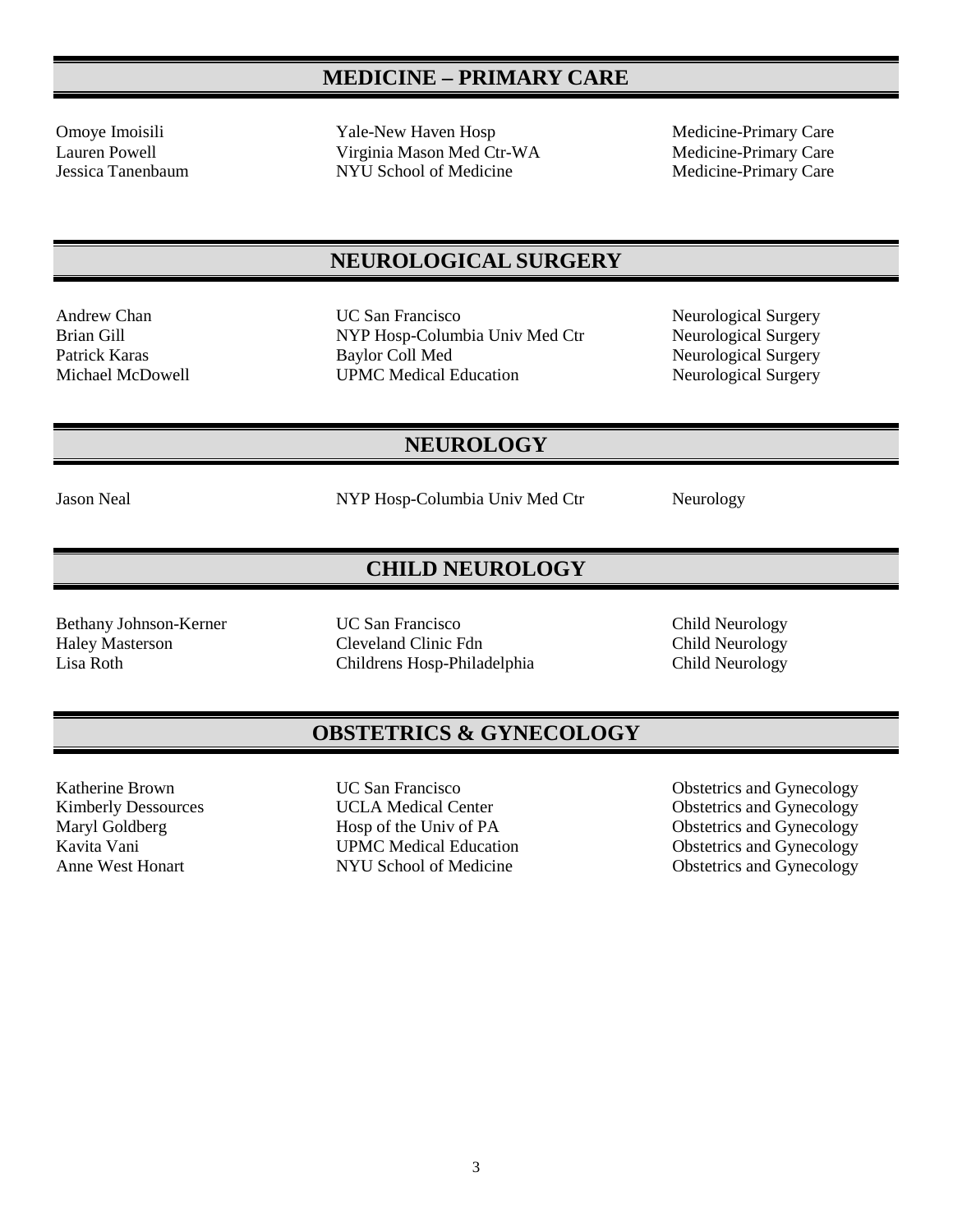## **OPHTHALMOLOGY**

| Cindy Cai        | U Maryland-Mercy Med Ctr               | Medicine-Preliminary |
|------------------|----------------------------------------|----------------------|
|                  | Johns Hopkins Hosp                     | Ophthalmology        |
| Aakriti Garg     | Albert Einstein Med Ctr-PA             | Transitional         |
|                  | NYP Hosp-Columbia Univ Med Ctr         | Ophthalmology        |
| Julie Goldman    | Newton-Wellesley Hosp-MA               | Transitional         |
|                  | Illinois Eye and Ear Infirmary         | Ophthalmology        |
| Juliet Idiga     | Olive View-UCLA Med Ctr-CA             | Medicine-Preliminary |
|                  | <b>UCLA Medical Center</b>             | Ophthalmology        |
| Richard Kaplan   | <b>Icahn SOM St Lukes-Roosevelt-NY</b> | Medicine-Preliminary |
|                  | New York Eye & Ear                     | Ophthalmology        |
| Joyce Khandji    | NYP Hosp-Columbia Univ Med Ctr-NY      | Surgery-Preliminary  |
|                  | NYU School of Medicine                 | Ophthalmology        |
| Michele Lee      | <b>Icahn SOM St Lukes-Roosevelt-NY</b> | Medicine-Preliminary |
|                  | <b>Stanford Univ Progs</b>             | Ophthalmology        |
| James Todaro     | Oakwood Hospital-MI                    | Transitional         |
|                  | Wayne State Med Ctr                    | Ophthalmology        |
| <b>Qing Wang</b> | <b>Bassett Medical Center-NY</b>       | Transitional         |
|                  | <b>UCLA Medical Center</b>             | Ophthalmology        |

## **ORAL & MAXILLOFACIAL SURGERY**

Daniel Bienstock NYP Hosp-Columbia Univ Med Ctr Surgery-Preliminary NYP Hosp-Columbia Univ Med Ctr

## **ORAL PATHOLOGY**

Ronit Sternberg NYP Hosp-Columbia Univ Med Ctr Oral Pathology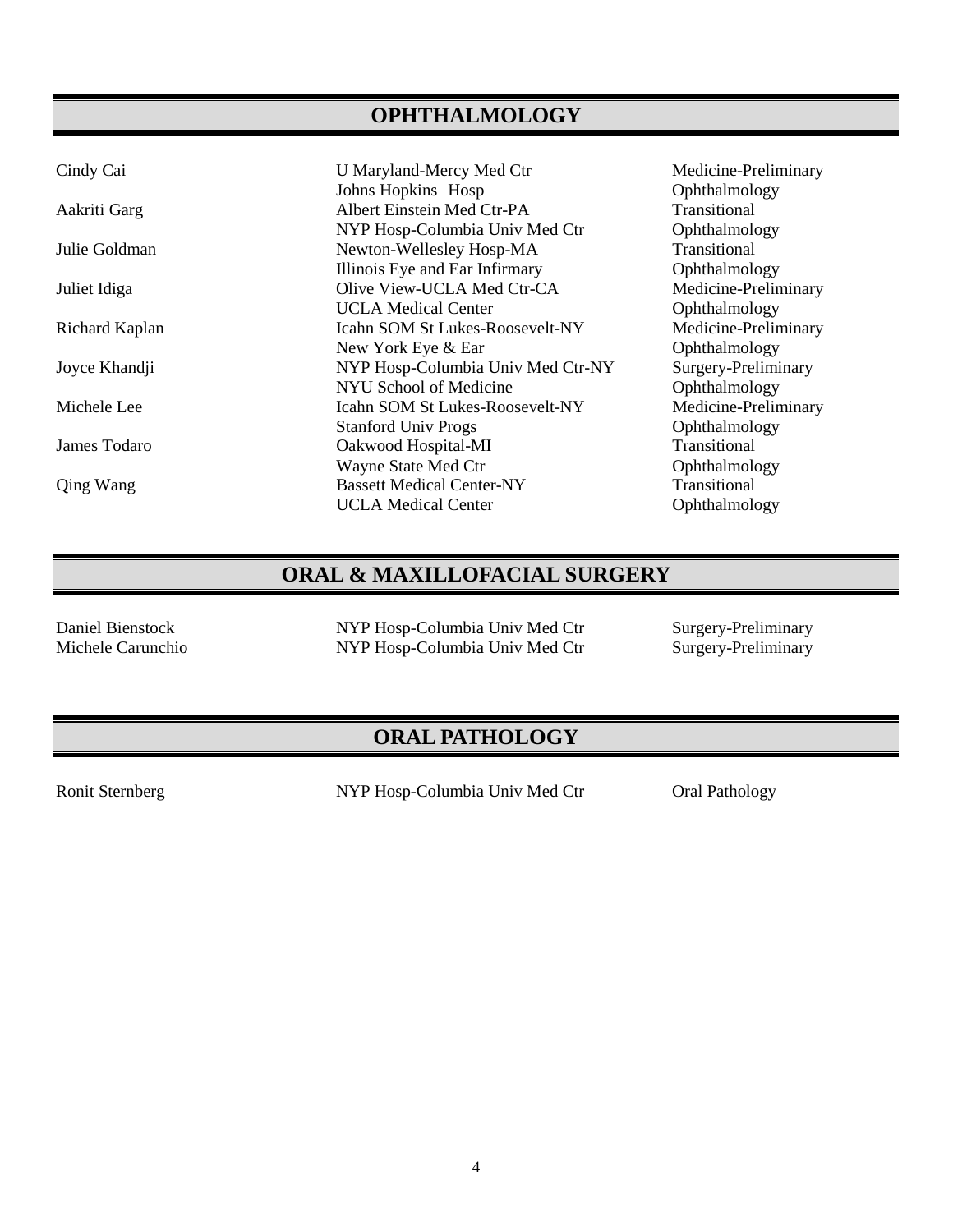#### **ORTHOPEDIC SURGERY**

Talia Chapman Thomas Jefferson Univ Orthopaedic Surgery Anthony Essilfie **Containert U.** Southern California **Containert Containert Containert Containert Containert Containert Containert Containert Containert Containert Containert Containert Containert Containert Containert Con** Daniel Jones U Utah Affil Hosps Daniel Jones U Utah Affil Hosps Orthopaedic Surgery<br>
Philip Kaiser Massachusetts Gen Hosp Orthopaedic Surgery Philip Kaiser Massachusetts Gen Hosp Krishn Khanna UC San Francisco Orthopaedic Surgery Timothy Luchetti **Rush University Med Ctr** Crimothy Drthopaedic Surgery<br>
Rush University Med Ctr Crimothy Orthopaedic Surgery<br>
Orthopaedic Surgery Evan O'Donnell **Hosp for Special Surg Community** Community Community Community Community Howard Park Community Community Community Howard Park Community Community Community Community Community Community Community Community UCLA Medical Center **Orthopaedic Surgery** Austin Pitcher **COM COMPONE COMPONE CONTRACTE CONTRACT CONTRACT OF CONTRACT OF CONTRACT OF CONTRACT OF CONTRACT OF CONTRACT OF CONTRACT OF CONTRACT OF CONTRACT OF CONTRACT OF CONTRACT OF CONTRACT OF CONTRACT OF CONTRACT** Jose Ramirez Rhode Island Hosp/Brown Univ Orthopaedic Surgery Evan Sheha **Hosp for Special Surg Community** Community Community Community Community Community Community Community Community Community Community Community Community Community Community Community Community Community Communi Margaret Wright NYP Hosp-Columbia Univ Med Ctr Orthopaedic Surgery Stephen Zoller **UCLA Medical Center** Orthopaedic Surgery

Abigail Campbell NYU School of Medicine Orthopaedic Surgery

#### **OTOLARYNGOLOGY**

Divya Chari UC San Francisco Otolaryngology Sarah Keesecker MYP Hosp-Columbia & Cornell Colaryngology<br>
Matthew Kim NYP Hosp-Columbia & Cornell Otolaryngology NYP Hosp-Columbia & Cornell

#### **PATHOLOGY**

George Eng States Anatom Massachusetts General Hosp Pathology-Anat/Clin or Anat

**PEDIATRICS**

Bianca Calderon NYP Hosp-Columbia Univ Med Ctr Pediatrics Katherine Costa Johns Hopkins Hosp Pediatrics Elizabeth Crouch UC San Francisco Pediatrics Danielle Fernandes NYP Hosp-Columbia Univ Med Ctr Pediatrics Wei-Jen Hsieh U Washington Affil Hosps Pediatrics<br>
David Laufgraben Icahn SOM at Mt. Sinai Pediatrics **Icahn SOM at Mt. Sinai Pediatrics** Anya Levinson NYP Hosp-Columbia Univ Med Ctr Pediatrics Christopher Mardy NYP Hosp-Columbia Univ Med Ctr Pediatrics Eric McFeely Kaiser Permanente-Oakland Pediatrics Matthew Merguerian Yale-New Haven Hosp Pediatrics Elana Mitchel Childrens Hosp-Philadelphia Pediatrics Katherine Schwartz **Icahn SOM at Mt. Sinai** Pediatrics

Zeena Audi Childrens Hosp-Boston Peds/Urban Health Advocacy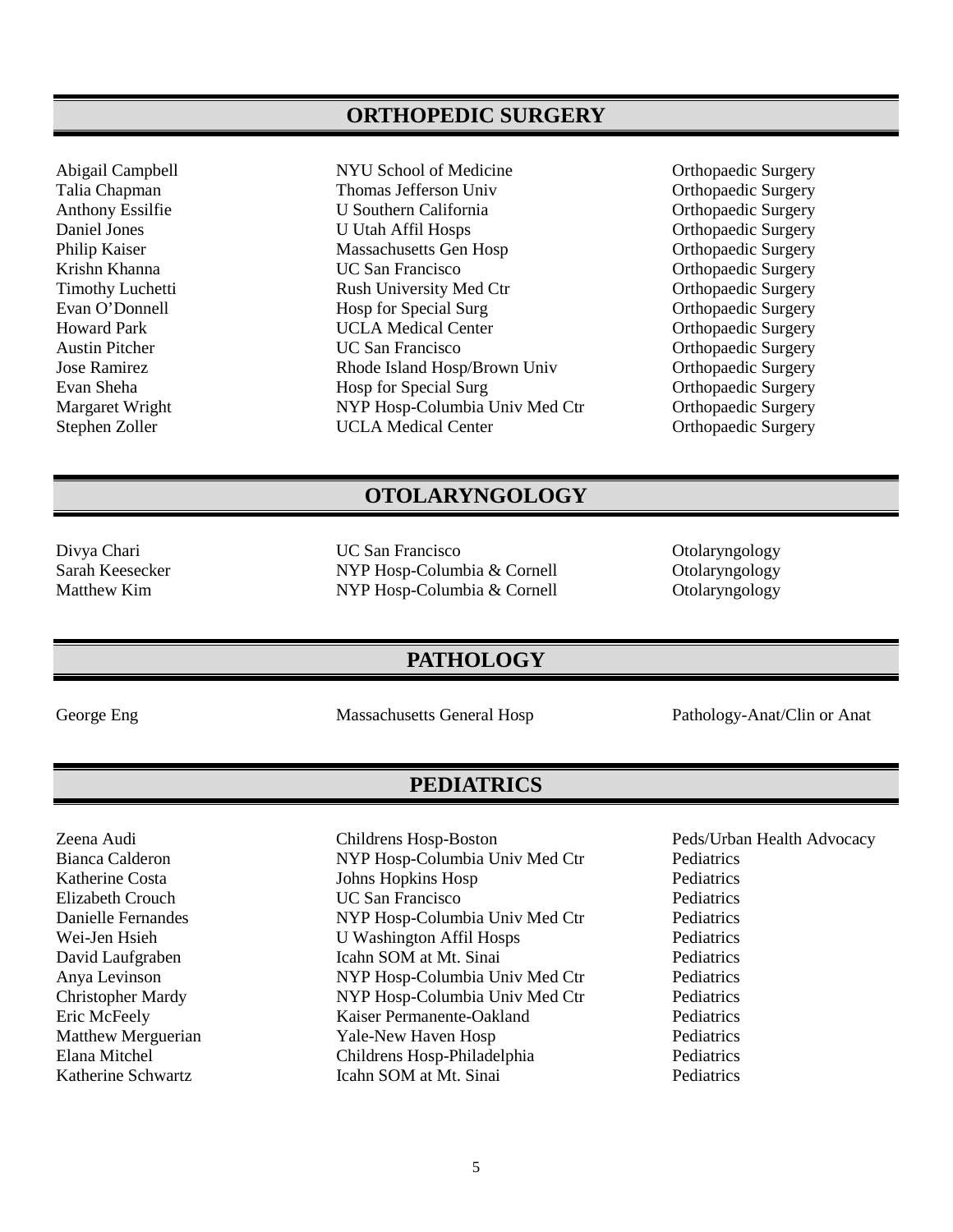## **PEDIATRICS-PRIMARY CARE**

Nina Castelnuovo Einstein/Montefiore Peds-Primary/Social Ryan Virden **Maimonides Med Ctr** Pediatrics-Primary Pediatrics-Primary

### **PHYSICAL MEDICINE & REHABILITATION**

Daniel Estrada Eisenhower Medical Center-CA Medicine-Preliminary VA Greater LA Hlth Sys-CA Phys Medicine & Rehab

## **PSYCHIATRY**

Laura Baur Einstein/Beth Israel Med Ctr Psychiatry

## **RADIOLOGY-DIAGNOSTIC**

Brigham & Womens Hosp Radiology-Diagnostic

UPMC Medical Education Radiology-Diagnostic

B I Deaconess Med Ctr Radiology-Diagnostic

Einstein/Montefiore Med Ctr Radiology-Diagnostic

Johns Hopkins Hosp Radiology-Diagnostic

Michael Caton **Brigham & Womens Hosp** Medicine-Preliminary

Alexander El-Ali U Illinois COM Medicine-Preliminary

Sarah Esaa Greenwich Hospital Medicine-Preliminary

Oscar Flores Medrano Albert Einstein Med Ctr-PA Medicine-Preliminary

Evan Lustbader Englewood Hospital-NJ Medicine-Preliminary<br>NYP Hosp-Weill Cornell Med Ctr Radiology-Diagnostic

Mikhael Polotsky Greater Baltimore Med Ctr Medicine-Preliminary

## **SURGERY - GENERAL**

NYP Hosp-Weill Cornell Med Ctr

- Lev Bubis University of Toronto General Surgery Nathan Elwood University of Virginia General Surgery Nicole Ilonzo Icahn SOM St. Lukes-Roosevelt General Surgery U Texas Southwestern Med Sch Sarah Russell NY Methodist Hospital General Surgery Brendan Scully NYP-Hosp-Columbia Univ Med Ctr General Surgery Nicholas White **Brigham & Womens Hosp** General Surgery
	-

## **SURGERY - PLASTICS**

Gina Farias-Eisner UCLA Medical Center Plastic Surgery (Integrated) Erin Taylor **Brigham & Womens Hosp** Plastic Surgery (Integrated)